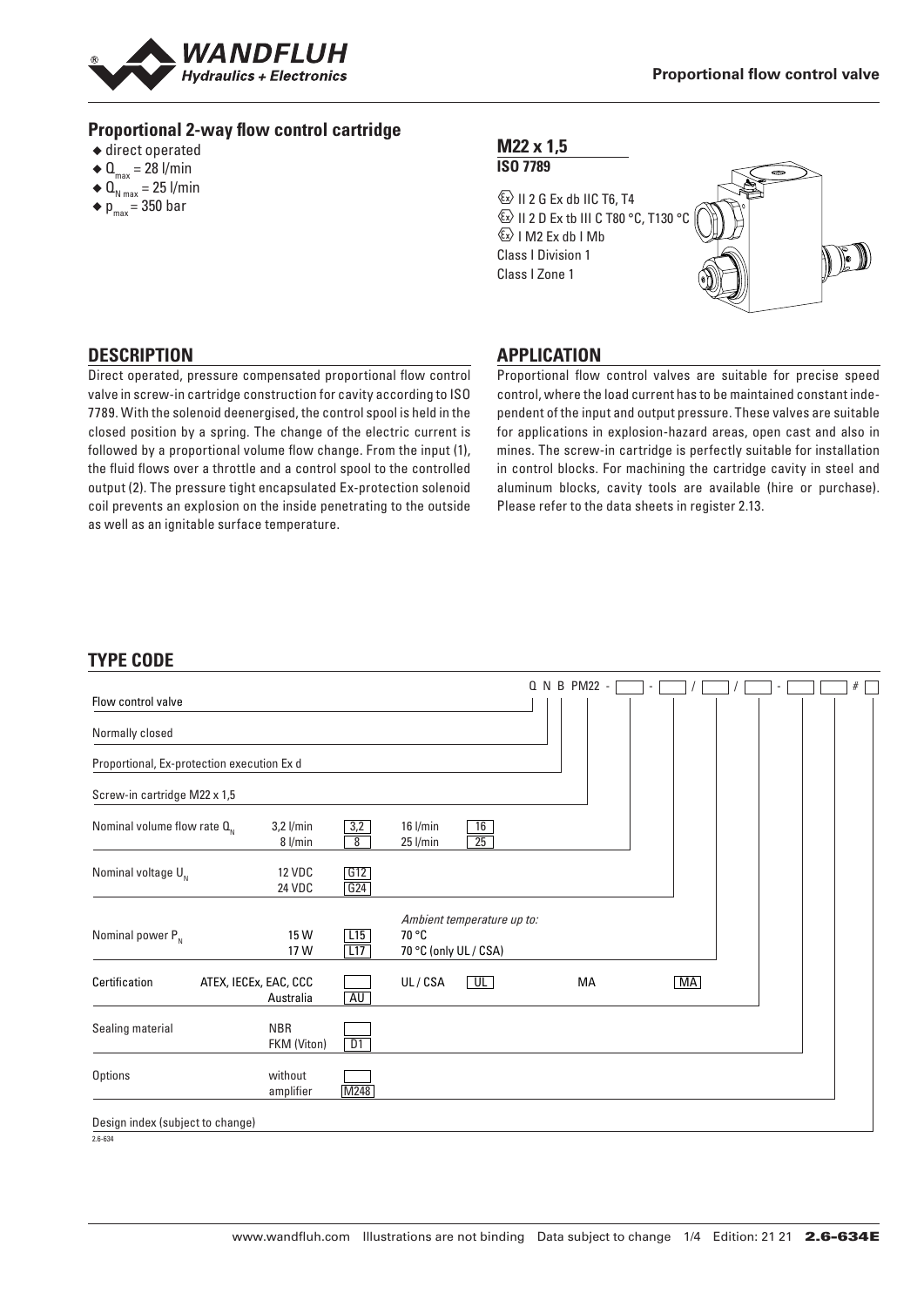

### **SYMBOL**





## **CERTIFICATES**

|                         | Surface | Mining | <b>Standard</b><br>$-25 °C$<br>to | M248<br>Electronic |
|-------------------------|---------|--------|-----------------------------------|--------------------|
| <b>ATEX</b>             | X       | X      | X                                 | X                  |
| <b>IECE<sub>x</sub></b> | x       | X      | x                                 | X                  |
| CCC                     | X       | X      | X                                 | X                  |
| EAC                     | x       | X      | x                                 | X                  |
| Australia               | X       | X      | X                                 |                    |
| MA                      |         | X      | x                                 | x                  |
| UL/CSA                  | X       |        | X                                 |                    |

The certificates can be found on www.wandfluh.com

# **GENERAL SPECIFICATIONS**

**HYDRAULIC SPECIFICATIONS** Working pressure  $p_{\text{max}} = 350$  bar Maximum volume flow  $\mathbf{Q}_{\text{max}} = 28$  l/min<br>Minimum volume flow  $\mathbf{Q}_{\text{min}} = 0.1$  l/min Minimum volume flow  $Q_{min} = 0$ <br>Volume flow direction  $1 \rightarrow 2$ Volume flow direction

Nominal volume flow

Viscosity range

Contamination efficiency

Temperature range

range

fluid

Leakage oil **See characteristics** 

Hysteresis  $\leq 7 \%$  at optimal dither signal Repeatability  $\leq 3\%$  at optimal dither signal Fluid Mineral oil, other fluid on request

 $Q_{N} = 3,2; 8; 16; 25$  l/min

 $/s$ …320 mm $^2/s$ 

NBR -25…+70 °C (L15 / L17) FKM -20…+70 °C (L15 / L17)

**Operation as T4**

Class 18 / 16 / 13

see data sheet 1.0-50

Filtration Required filtration grade  $\beta$  6...10  $\geq$  75,

| Proportional 2-way flow control valve |
|---------------------------------------|
| Direct operated                       |
| Screw-in cartridge construction       |
| M22 x 1,5 according to ISO 7789       |
| Ex-protection proportional solenoid   |
| <b>Operation as T4</b>                |
| $-25+70$ °C (L15 / L17)               |
| 1,85 kg                               |
| 150 years                             |
|                                       |

# **ACTUATION**

| Actuation  | Proportional solenoid, wet pin push<br>type, pressure tight              |
|------------|--------------------------------------------------------------------------|
| Execution  | MKY45 / 18x60 (data sheet 1.1-183)<br>MKU45 / 18x60 (data sheet 1.1-184) |
| Connection | Cable gland for cable $\varnothing$ 6.514 mm                             |

**Attention!** The UL execution is always supplied without cable gland



# **ELECTRICAL SPECIFICATIONS**

| <b>Protection class</b>      | IP65/66/67                                                                                                                                |  |
|------------------------------|-------------------------------------------------------------------------------------------------------------------------------------------|--|
| Relative duty factor         | 100 % DF                                                                                                                                  |  |
| Voltage tolerance            | $\pm$ 10 % with regard to nominal voltage                                                                                                 |  |
| Standard nominal<br>voltage  | 12 VDC, 24 VDC                                                                                                                            |  |
| Limiting current at<br>50 °C | L15/17, 50 °C<br>$I_c = 950$ mA (12 VDC)<br>$I_c = 450$ mA (24 VDC)<br>L15/17,70 °C<br>$I_c = 910$ mA (12 VDC)<br>$I_c = 420$ mA (24 VDC) |  |
| Standard nominal<br>power    | 15 W, 17 W                                                                                                                                |  |
| Temperature class            | Nominal power 15 W / 17 W: T1T4                                                                                                           |  |
| Note!<br>and 1.1-184         | Other electrical specifications see data sheet 1.1-183                                                                                    |  |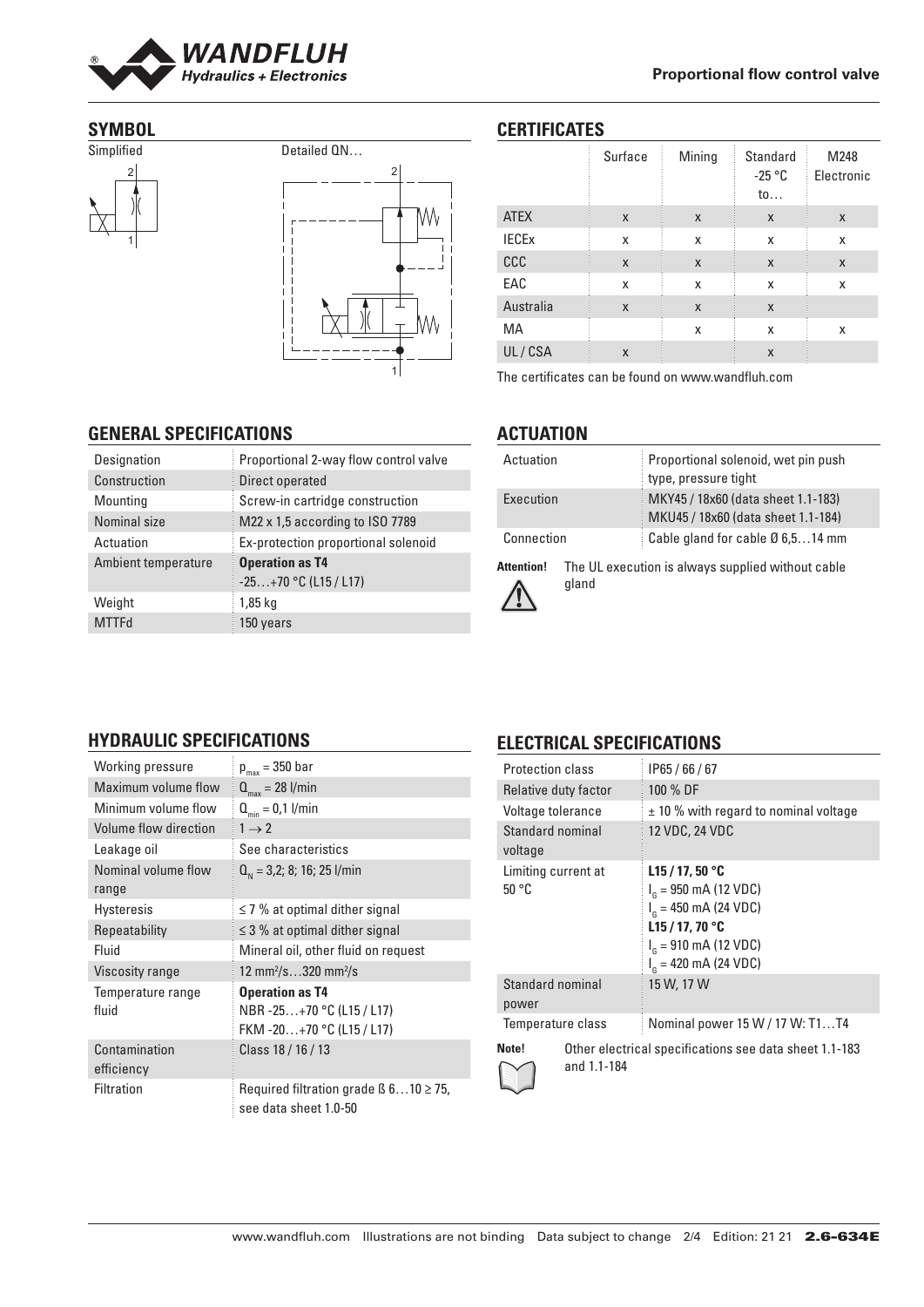

# **PERFORMANCE SPECIFICATIONS**

Oil viscosity  $v = 30$  mm<sup>2</sup>/s





#### Q = f (p) **Volume flow pressure characteristics** 40 30 20 10 0 0 50 100 150 200 250 300 350 p [bar] K1177 Q [l/min]  $Q_{n} = 25$  l/min  $Q_{N}$ = 16 l/min  $Q_{N} = 3,2$  l/min  $Q_{N}= 8$  l/min

## **ACCESSORIES**

| Proportional amplifier                   | Register 1.13      |
|------------------------------------------|--------------------|
| Flange body / sandwich plate<br>NG4-Mini | Data sheet 2.6-820 |
| Flange body / sandwich plate NG6         | Data sheet 2.6-840 |
| Threaded body                            | Data sheet 2.9-205 |
| <b>Technical explanations</b>            | Data sheet 1.0-100 |
| Filtration                               | Data sheet 1.0-50  |

### **SURFACE TREATMENT**

◆ The cartridge body is gas-nitro-carburised

◆ The armature tube and the slip-on coil are zinc- / nickel-coated

### **MANUAL OVERRIDE**

HB4,5 as standard

### **SEALING MATERIAL**

NBR or FKM (Viton) as standard, choice in the type code